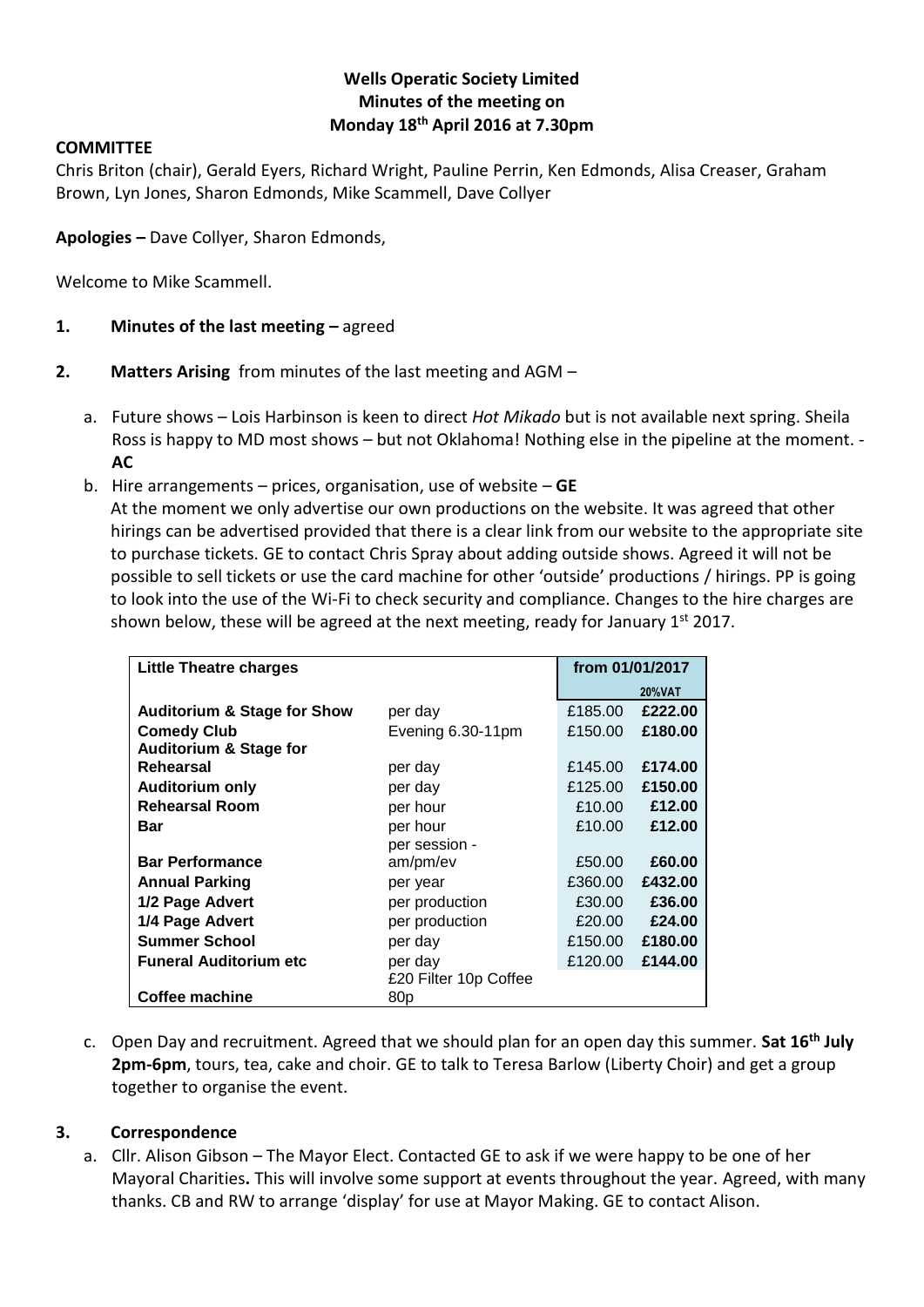- b. Question from the public over the bar opening times as shown behind the bar. **RW** has clarified that. '*Both the theatre licence and the normal licence hours are covered in the same notice. All theatrical events (whether WOS or someone else) are also covered by the theatrical licence (ie the bar can be open one hour before and one hour after the event).'*
- c. Ben Williams (Long Paws Comedy Club) is making arrangements this year's **Wells Comedy Festival**, (June 3-5). Agreed that an outside publican (with the necessary personal licence, to be checked by RW) will run the bar for some sessions. We will cover the rest (Friday night, and Saturday from 7.30). The shows are planned to run Fri. 7.30pm with an interval, then Saturday and Sunday hourlong solo shows at 1.30pm, 3.30pm, 5.30pm, 7.30pm and 9.30pm. The visiting bar would have access to the bar store over the Saturday night. They would use the rehearsal room to sell drink.

They also asked if they can use our Wi-Fi to sell and check (QR SCAN) tickets etc (GE asked Chris Spray who said it should not be a problem, PP is checking the compliance regulations).

*d. Letter from Sid Michelmore. As a Wells resident, musician and Theatre goer, I want to see the Little Theatre in Wells thrive. I also run a stewarding team at Glastonbury Festival which raises funds for a variety of local and not so local charities. I know you are fundraising at the moment for improvements to the theatre including an orchestra pit. I have some funds left over from last year's Festival and would like to make a donation to the Wells Little Theatre.'* **PP** to write to thank him for the £1400 donation.

#### **4. Treasurer's Report**

- a. Box Office the public have asked if show of their ticket on their smart phone is enough to prove ticket purchase, i.e. do they actually need to print the ticket? – It was agreed that this is acceptable.
- b. Inspector Drake takings £3292.70, expenses £1776.80 profit £1515.90 this is slightly below target due to low box office numbers. The show budget was for 70% but it only achieved 59%.
- c. Dinner Dance broke even.
- d. Accounts the accountants highlighted that we did not make so much profit in the bar last year, we should have a look at prices. No 5p please. **PP** and **MS** to produce a new price list.

#### **5. Membership**

- a. New members Danielle Clark, Michael Williamson, Paula Jane Pimblott all Ordinary agreed
- b. Dinner Dance Saturday 27th Feb 2016, review A really good evening in terms of numbers, venue and times. Some questions over the menu. We will probably look to return again next year.
- c. AGM CS went to see Jeanne Clogg (and John) and awarded her with her 60 year award. Jeanne really appreciated it and had a lovely day. GE went to see Marcel and presented him with his 65year pin and Roy Beavan Award. Neat year's AGM set for **Friday 24th March 2017.**

## **6. Publicity**

- a. Programme printing for Inspector Drake was through *stressfreeprint.co.uk* this worked well and trying again for planet. **KE**
- b. The possibility of putting fliers into the journal was discussed. Cost is about £50 per 1000 distribution (total Journal distribution about 3000) £25 extra print. Could be that £250 will put a A5 publicity flier into every Wells Journal - Maybe have a look at it? RW to investigate for Twelfth Night. **KE**

## **7. Theatre Renovations**

a. The Stage and Pit Project. – update – **RW /DC**. The application to the Arts Council was submitted on 19 March 2016 – should hear by July  $1^{st}$  2016 - ongoing